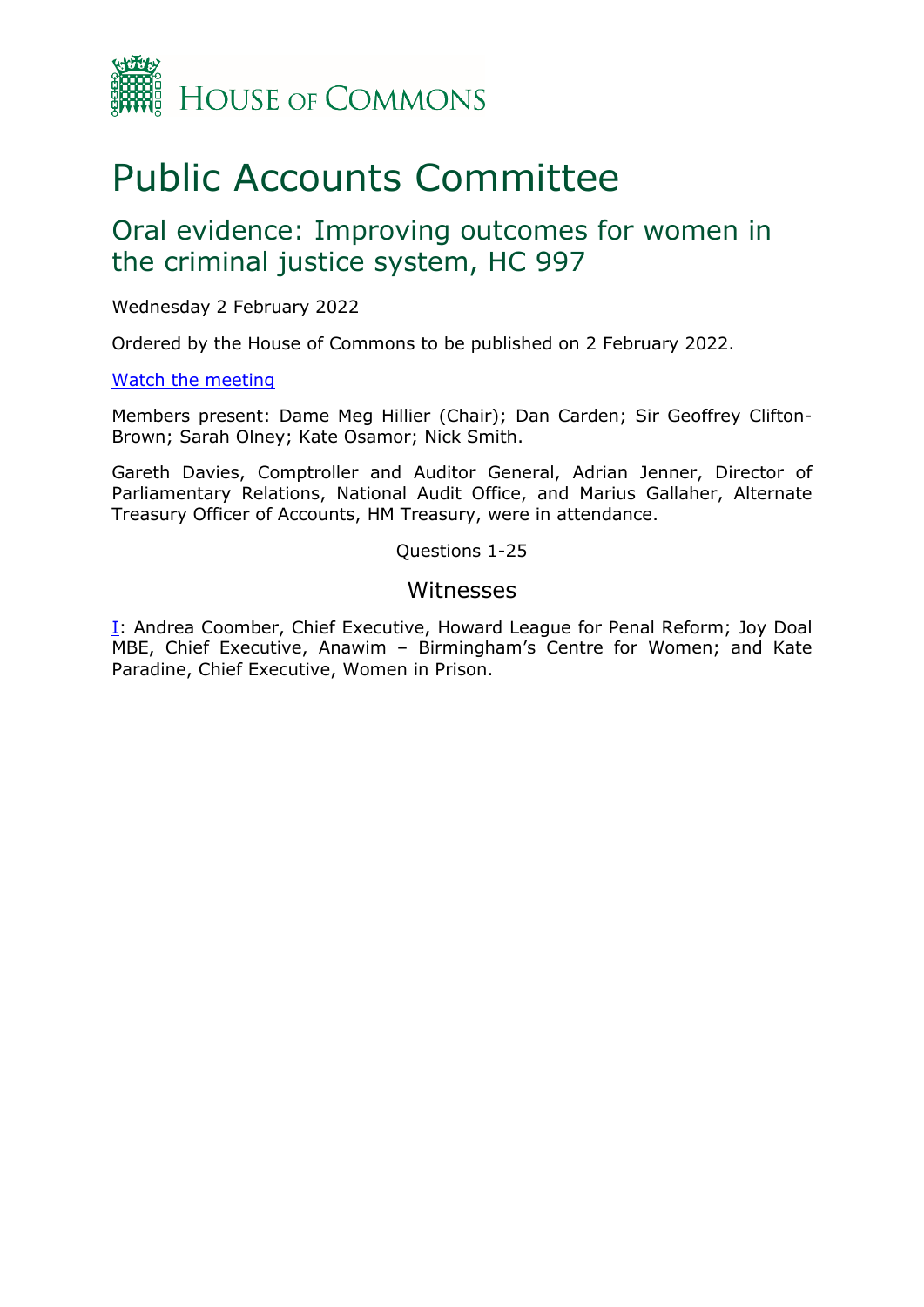

## Report by the Comptroller and Auditor General

## <span id="page-1-0"></span>Improving outcomes for women in the criminal justice system (HC 1012, Session 2021-22)

## Examination of witnesses

Witnesses: Andrea Coomber, Joy Doal and Kate Paradine.

Q1 **Chair:** Welcome to the Public Accounts Committee on Wednesday 2 February 2022. We are looking at how the Government aim to improve outcomes for women in the criminal justice system, an area that this Committee has looked at before, and with thanks to the National Audit Office for its most recent Report on this, "Improving outcomes for women in the criminal justice system", which was published just a couple of weeks ago.

Today, as well as our Government witnesses, we are pleased to have a pre-panel of people working with women at the frontline of the criminal justice system, who have been active in this area. They will give us some context and some thoughts about potential solutions, as well as holding the Government to account for their own strategy for women in the system and how well that has been progressing.

I am pleased to welcome online, joining us on Zoom: Kate Paradine, who is the Chief Executive of Women in Prison; Andrea Coomber, who is the Chief Executive of the Howard League for Penal Reform, based in my constituency; and Joy Doal, who is the Chief Executive of Anawim, Birmingham's Centre for Women. We are pleased to welcome you today.

I thought it would be helpful to get your take first of all on what you feel are the strengths and weaknesses of the female offender strategy. I will take you in the order I introduced you, so Kate Paradine first.

*Kate Paradine:* The strategy was welcomed across the board, across political parties, by professional groups, and across policing and prison governors. It was in the strategy to reduce the number of women coming into the criminal justice system and the number of women sent to prison. It also spelled the end of plans to build new prisons for women. So, it was broadly welcomed and we have supported its implementation all the way along. The NAO Report is about implementation, and we have been really disappointed about the complete lack of leadership and grip, and of a plan by which to implement the strategy.

**Chair:** Okay, well that's an opening salvo. Let us hear Andrea Coomber's point of view.

*Andrea Coomber:* Much the same as Kate's. The female offender strategy, built on the Corston report, embodies the vision of fewer women entering the criminal justice gateway, fewer women in prison in particular for short sentences, and better conditions in prisons. It has a strong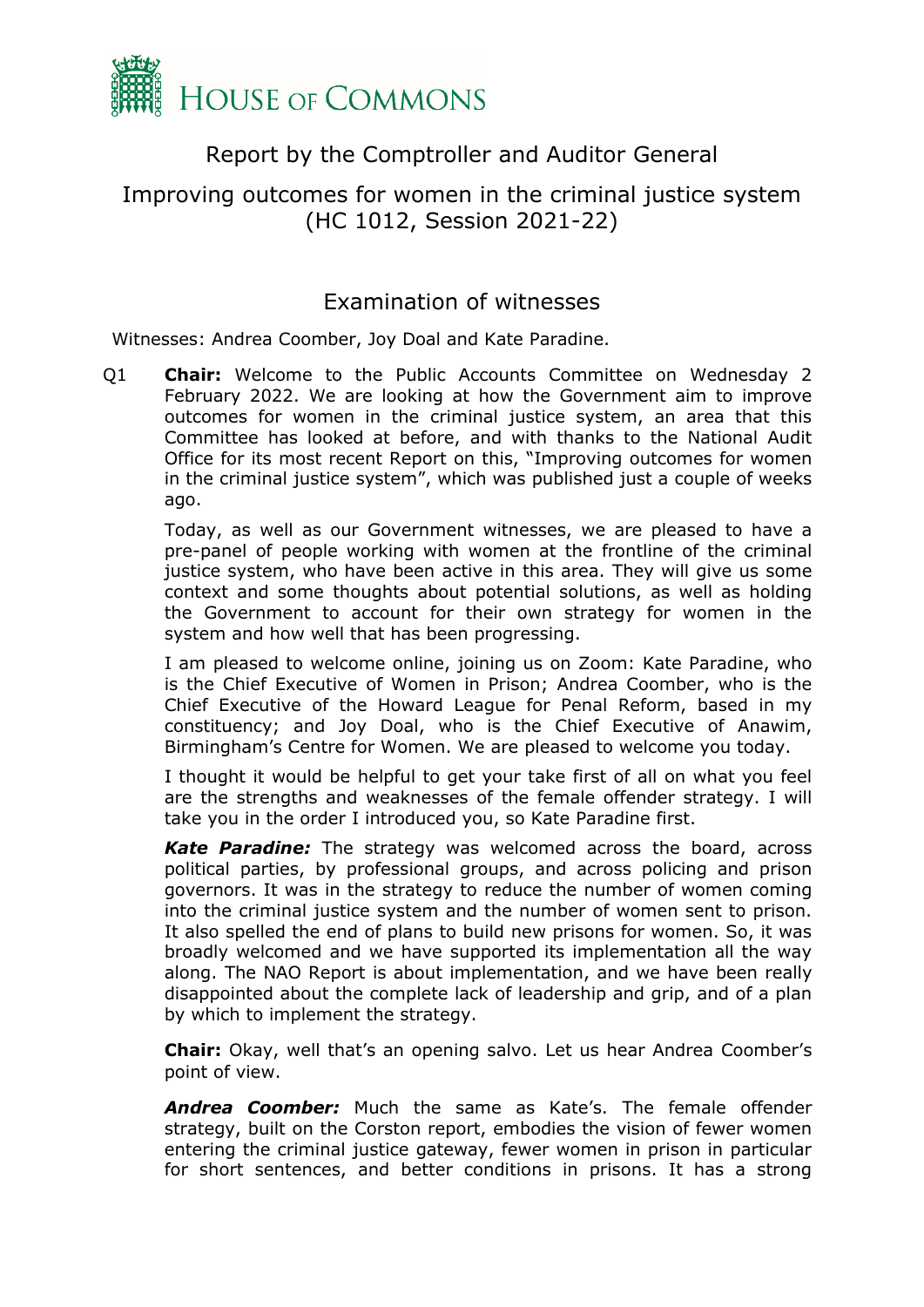

evidence base and there is not much about it that we would disagree with. The problem has been its implementation. At the start, we were a bit concerned about whether sufficient funding would be made available, which is obviously part of the problem. We are also concerned that it relied on cross-departmental support, which has proved to be a problem.

**Chair:** It is very much the bread and butter of our Committee, Government trying to work together. We will delve into that a bit more later. Joy Doal from Birmingham?

*Joy Doal:* I absolutely agree with Kate and Andrea. We fed into the female offender strategy. Phillip Lee came to visit our centre and spoke to women. They spoke very frankly, and he did listen and put a lot of their ideas into the strategy, so we really welcomed it. It is so disappointing to see that a really good strategy like that has just not been implemented properly.

Q2 **Chair:** Will you give us your top headlines for what can be improved? It is easy to sit and criticise, though we have brought you here partly to give your view of that, but what do you think could be done in short order and in the longer term to make this work? We will go in the same order as we went before, with Kate Paradine first.

*Kate Paradine:* As the NAO said, there needs to be a plan for implementation. Specifically and immediately, there needs to be a review and a cancellation of the plan to build 500 new women's prison places. That was not in the strategy. It was a complete shock, including to those on the Advisory Board on Female Offenders. The announcement was made the day after that board met, and the plans were not mentioned to the board. It was actually told about them the day the press were told. That is the level of transparency we have seen.

If those plans were cancelled, that £150 million—it has reached £200 million in the year since the announcement was made—could be redistributed to where it is needed: in communities, to help women deal with the root causes of offending, which we know include domestic abuse, mental ill health and substance misuse; and towards the real, severe problem with community-based support services, including sustainable funding for women's centres. There is a clear strategy, and we know what needs to happen to make it work. We just need that funding and that plan, and we need to end the plan to build new prison places, which is completely against the strategy upon which the evidence is based.

**Chair:** Okay. Andrea Coomber.

*Andrea Coomber:* Everything Kate said, and in addition we are concerned that the direction of policy travel in recent times has been counter to the strategy. Whereas the strategy talks about not using shorter sentences, in the last few weeks we have seen an extension of magistrates' powers to put people in prison for shorter periods of time, which will increase the number of people in prison, including women. The prisons White Paper proposes introducing small custodial units for women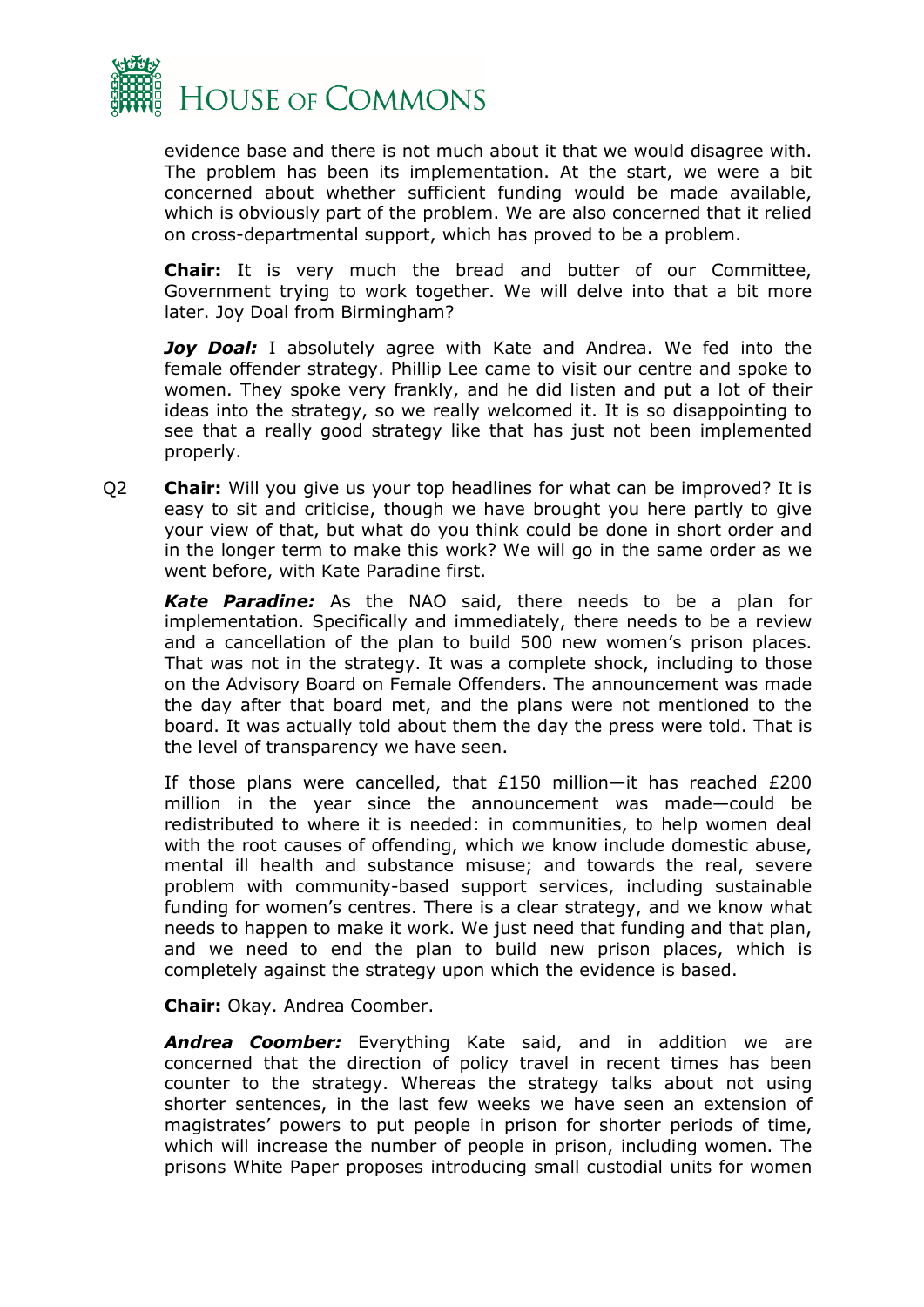

serving short sentences, which is against the idea that women should not be given short sentences at all. The commitment to build 500 new prison places for women is obviously deeply concerning and without an evidence base, and it is directly contrary to the principles set out in the strategy. We would just like to see the strategy put front and centre in the development of the policy.

*Joy Doal:* The first two bits of the strategy are the bits that could be implemented without so much cost and could be done really simply. There is disappointment that the number of out-of-court disposals has decreased over the last few years. That is incredibly sad when you think that women could be diverted at that early stage. All it needs is some political will and the PCCs being told to encourage their police officers to use these police diversions, because they are there and they are good and they work really well.

Equally, with the community sentences that the women's centres can provide, we need to invest in that area better so that those women do not need to go to prison, with all the surrounding costs and the disproportionate effect that that has on society—including on children, with grandmothers having to pick them up and look after them or children going into care. We all know the intergenerational effect that that has. That could be solved without £200 million being spent on unnecessary prison places.

Q3 **Chair:** Before I pass to Mr Dan Carden MP, can I ask each of you this? The Committee often looks at how money is spent and saved, and sometimes spending money now can save money later. You highlighted the £200 million that the 500 new places for women prisoners are now expected to cost. How far would £200 million stretch to deliver some of the other initiatives? If you were spending it now, how would you spend it, and how quickly do you think you would see results? Ultimately, in the end, money has to lead to results.

*Kate Paradine:* It is a wonderful question, because it would transform community-based services. Within a year, there could be a massive change, and then the running costs of those services would be a fraction of what women's prison places cost. We could have a women's centre in every local authority, potentially.

Q4 **Chair:** You have done the analysis for that?

*Kate Paradine:* I have not done the analysis; I would hope that the Ministry of Justice and the rest of Government had done the analysis. It could be transformational. We know that match funding could come from local authorities, from PCCs and from independent trusts and foundations, who already give a fair bit to keep women's centres going and so on. It could be absolutely transformational.

**Andrea Coomber:** Obviously, that money could go an awfully long way for the community solutions that we know work—as opposed to prison, where 70% of women coming out after 12 months reoffend. You could spend that on women's centres, liaison and diversion. There are all kinds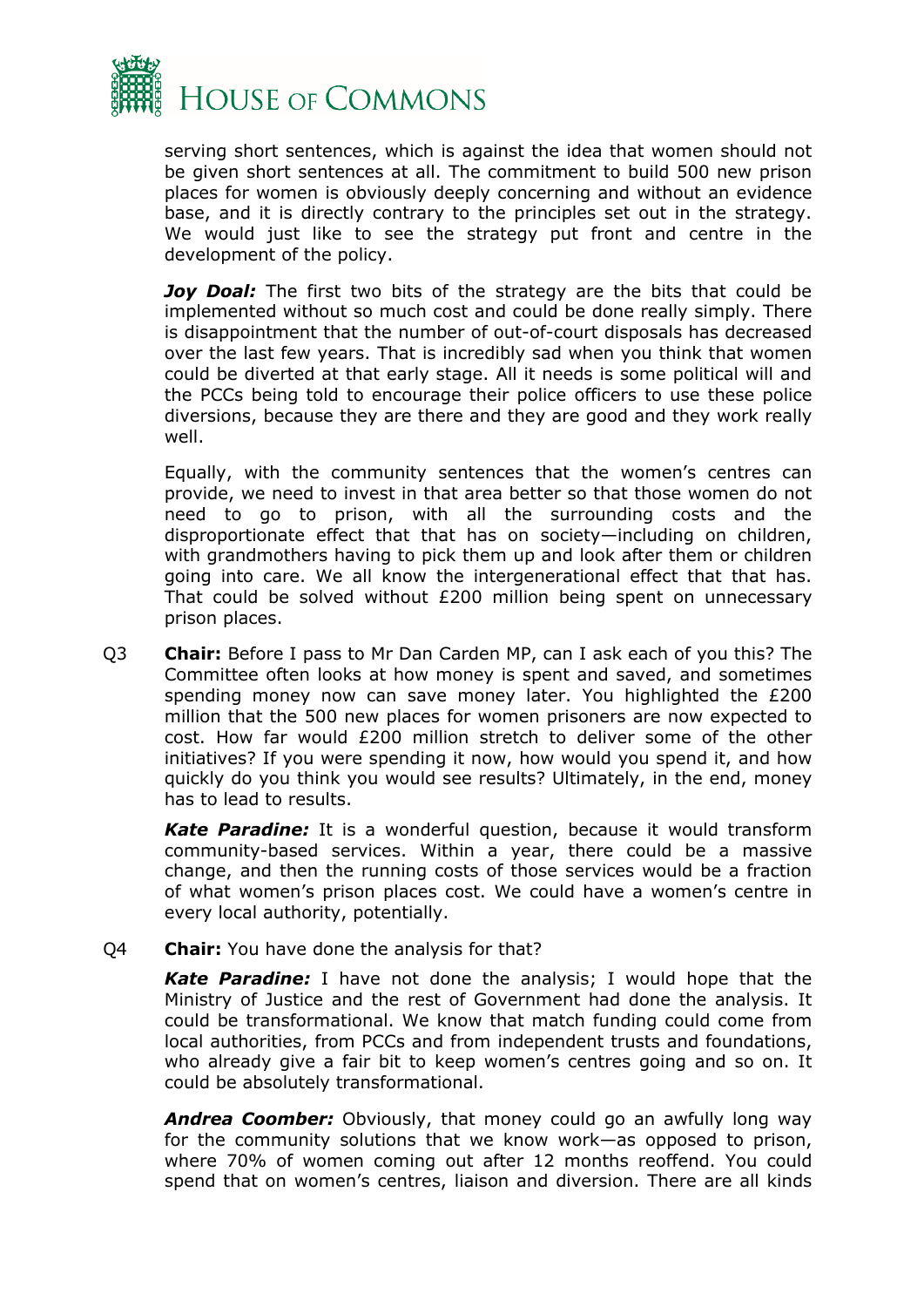

of different ways that would stop women offending in the first place and provide real solutions to solve their problems.

The other thing to keep in mind is that it is not just the £2 million; each one of those prison places then costs the taxpayer £52,000, forever. It is a bill that the rest of us—the taxpayers—pick up for a very long time, which, as far as we can see, has a very questionable impact. Frankly, it has a devastating impact. It has a questionable impact on reoffending, but a devastating impact on society.

**Chair:** Yes, and there is a long tail to the cost, which we don't always manage to follow as a Committee.

#### *Andrea Coomber:* A long tail.

Q5 **Chair:** Joy Doal, do you have anything to add? Don't feel you have to add anything.

*Joy Doal:* Just that the amount is mind-blowing when you think about it. It costs £52,000 to keep one woman in prison for one year, whereas to give her holistic support in a women's centre would cost between £1,000 and £4,000. It's a no-brainer. I do not understand why the maths is not done by the Government.

**Chair:** Before I hand over to Mr Carden, I think it is worth noting that this Committee has previously highlighted the challenge of short sentences. The "Key facts" in the NAO's Report highlight that "71% of women reoffended following custodial sentences of less than 12 months in 2016", which is an even higher rate than men. We know that there is a challenge around short sentences, which we have covered in the past. Thank you very much for that answer. We might take the witnesses in a slightly different order with our next questioners, so that Kate gets a break and other people get the first word occasionally.

Q6 **Dan Carden:** Thank you, Chair. I am happy to reverse the order if that changes things up. I welcome our witnesses to today's hearing. I can see already how passionately you all feel about this topic, and I can sense your frustration at the fact that the strategy has not been implemented. Aside from that, could you tell us whether there were any elements of the strategy that you were not happy with, or that you would have changed?

*Joy Doal:* The biggest distraction in the strategy has been the residential women's centres. Speaking as the head of a residential women's centre, they are not easy to run. It is hard work. We have really struggled to run our unit over the last five years. It costs an awful lot of money, and it is not the best use of money. It is something that has been a constant distraction all the way through. Although it is a lovely thing in the Corston report, the idea of small custodial units in the community that are not so far from home, they are very expensive to run. Equally, you could be doing an awful lot of places at a women's centre in day services that could be almost as effective, and you could be dealing with a lot more women. So I think that has been the biggest distraction. We are not against the idea, but it has just been focused on too much.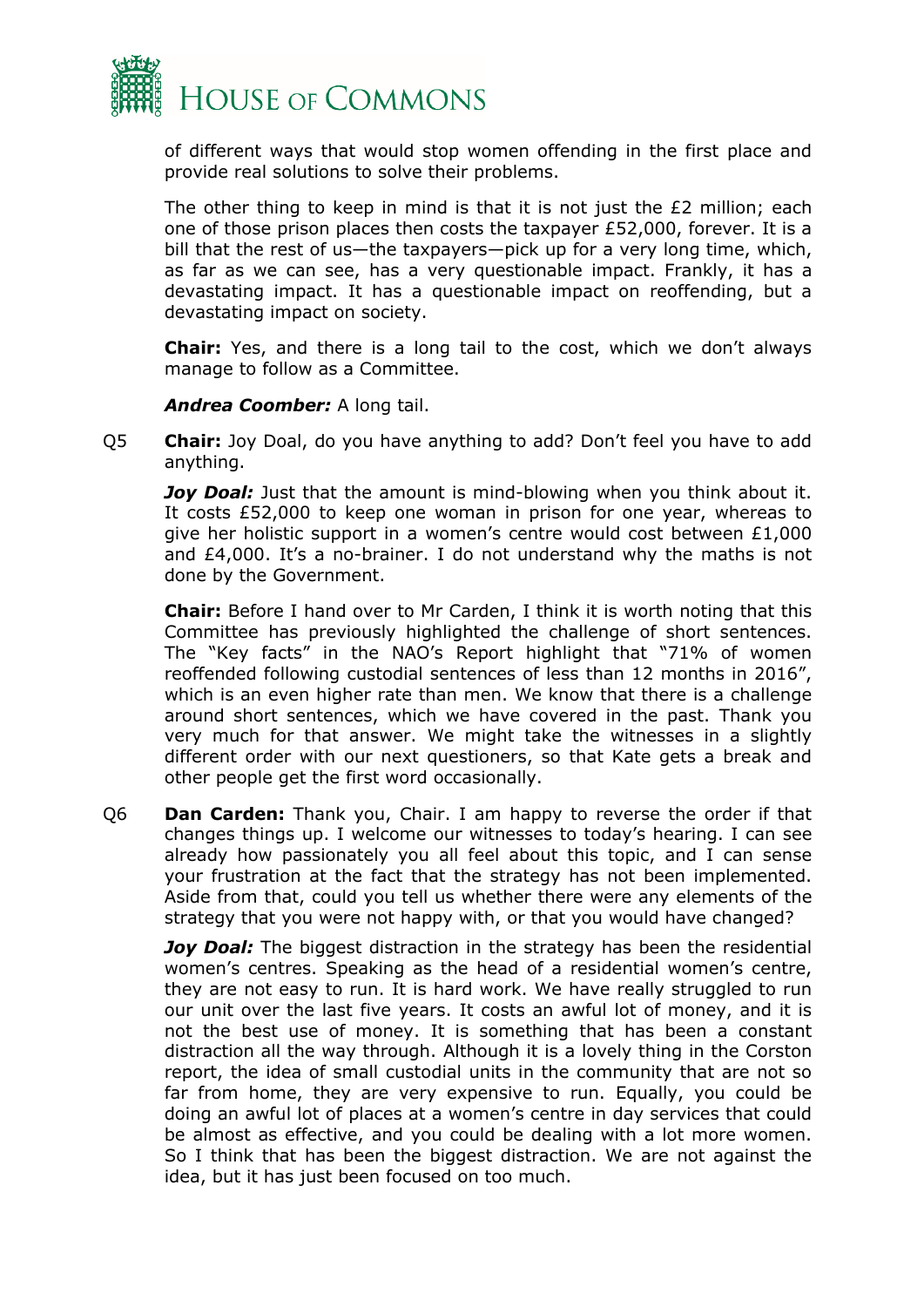

## Q7 **Dan Carden:** Thanks, Joy. Andrea?

### *Andrea Coomber:* Same.

Q8 **Dan Carden:** Great. Is there anything in the strategy itself that you would oppose or suggest was not quite right?

*Andrea Coomber:* Mine would be residential women's centres, and Joy has already explained why I think that is bad.

*Kate Paradine:* I would add something about the residential women's centres. Again, we couldn't understand why there was such a fixation on this new institution; we didn't understand what gap it was filling. Meanwhile, homelessness and housing for women leaving prison has remained as much of a problem; it is seemingly getting worse in terms of the numbers of women. It is 27% in the NAO Report. There are higher figures depending on what definition of homelessness you use, which is an issue in itself. The Government should have invested in long-term housing solutions, not in this new institution. We would like to see an end to that now. There has been enough time to implement that part of the strategy.

Q9 **Dan Carden:** You mentioned residential centres and rehabilitation. I have focused quite a bit of my work in the House on drug and alcohol rehabilitation and the work of Dame Carol Black and her review. As far as you can see, is there going to be much crossover between the work she has done on securing additional funding for drug rehabilitation and how that will affect women in the criminal justice system?

*Joy Doal:* It could be marvellous. That is the thing with the female offender strategy. It is not down to the Ministry of Justice to do everything. You need to open the budgets of other budget holders. Substance misuse is a classic one; they could be contributing to women's centres, but we do not find that it is a joined-up service. We have tried and tried to get drugs services to partner with us—unsuccessfully so far. We need more joining up. We need co-location. The women's centres are a brilliant place to have co-location. Why not have specialist substance misuse workers in the centres, as well as the housing officers? You could co-locate so many services within the women's centres and make them what Corston wanted, which was a one-stop shop. Commissioning has caused that to not happen any more.

Q10 **Dan Carden:** Because we are going to see the largest increase in funding in that area in a generation, I would certainly want to see how that will impact women in the criminal justice system. We might hear about that from our witnesses later on. Andrea, do you have anything to add?

*Andrea Coomber:* Yes, we know that drugs affect a lot of women. We know about mental ill health and violence. One of the issues is how this strategy connects to other strategies. How does this connect to the violence against women and girls strategy? We know that a large number of women who are in the female offender strategy are equally captured as victims under the violence against women and girls strategy. They are the same women. We need to better understand how these strategies fit together and how they are implemented in a common cause.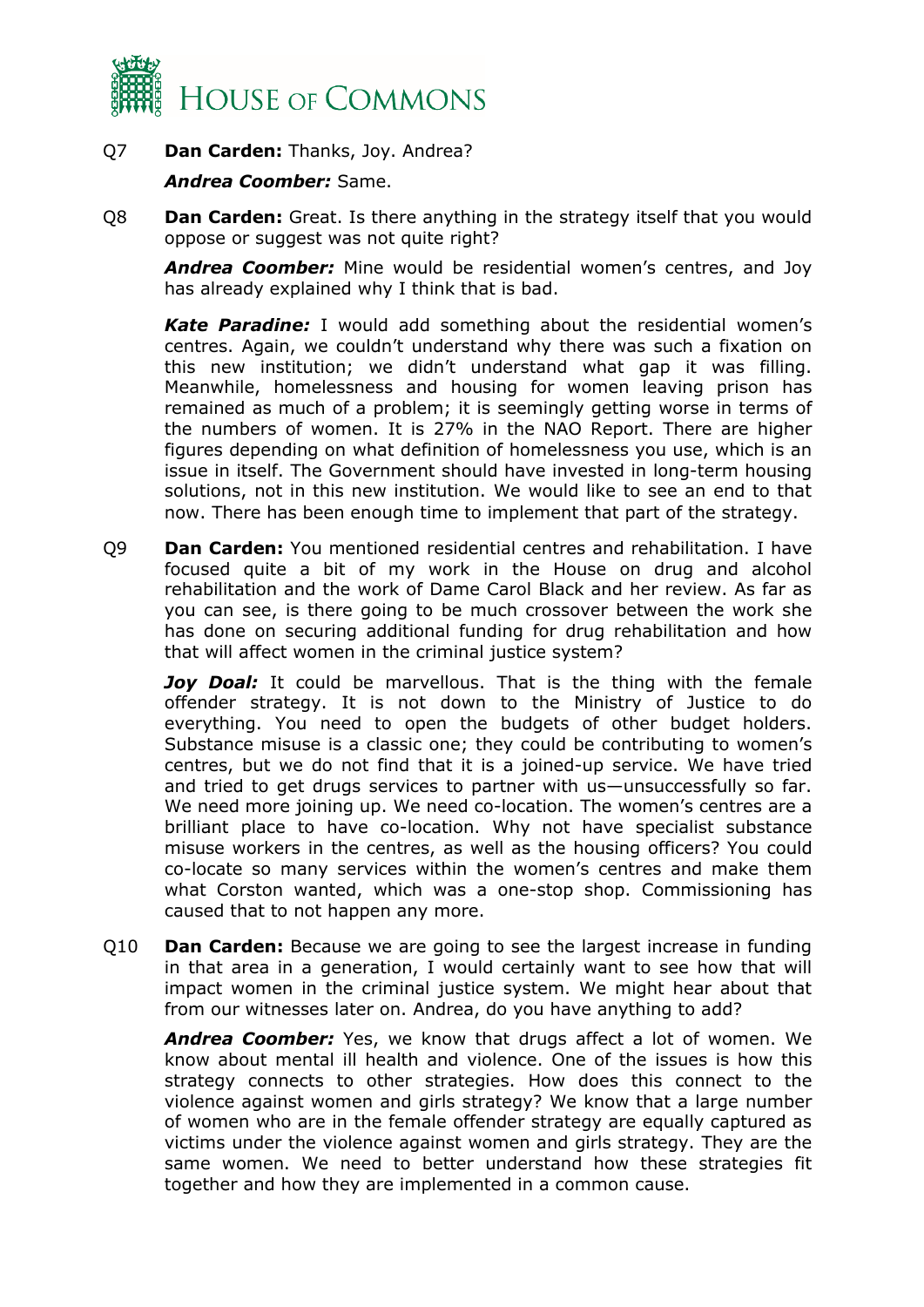

*Kate Paradine:* I would add that co-commissioning is the way forward for services. A plan to implement the strategy and proper leadership at the top will ensure that women have a fair share of those sorts of funds. One of our problems, for example, is prison leavers funds. With some of these funds coming out at the moment, we are not clear how women are benefitting. Women make up 5% of the prison population and 9% of probation case load, and they are often overlooked. The whole point of the strategy was to make sure that women's special and specific needs were not overlooked. I think that is still happening. It is now time to get a grip. You are right that this is an opportunity to make change in the area of substance misuse and violence against women. This group of women are particularly vulnerable on every possible measure that we make in terms of their trauma, domestic abuse, substance misuse and mental health. It is a perfect opportunity to address the most needy and the most disadvantaged group of women in our communities.

Q11 **Dan Carden:** Thank you. One more question from me for now. How well are the Ministry and Her Majesty's Prison and Probation Service doing in engaging with public bodies and getting them to work together locally?

**Chair:** Who is that to?

**Dan Carden:** I was looking for someone who had an assured face. *[Laughter.]*

**Chair:** Andrea Coomber.

*Andrea Coomber:* I've been in the middle the whole time.

We have worked with the police on arresting the stream of women going into the criminal justice system. Alongside the strategy, the MOJ published guidance for police services about working with vulnerable women. It is unclear how widely that guidance has been adopted, although I think it has undoubtedly been helpful to those police services that have already committed to an approach that is distinct for women. In police services where they are already minded to take a special approach—Avon and Somerset or Surrey or Durham—it has been useful and well engaged with. I question, though, whether those police services that are not minded to adopt those kinds of approaches have it on their radar at all. It is just very unclear to us.

*Joy Doal:* There are some statutory services that are always missing, particularly children's services. They are never there at any committee meetings or forums, such as on reducing reoffending or women and girls in the criminal justice system. They are very much absent from the table. I think children's services is a big lack, and the probation contracts completely miss out the issue of safeguarding. There isn't provision around that, yet our workers spend an awful lot of time on safeguarding issues and liaising with children's services. Housing is obviously the other one that is always not joined up.

*Kate Paradine:* Joy has mentioned the new probation delivery arrangements, and we know a lot of effort is being put in to try to remedy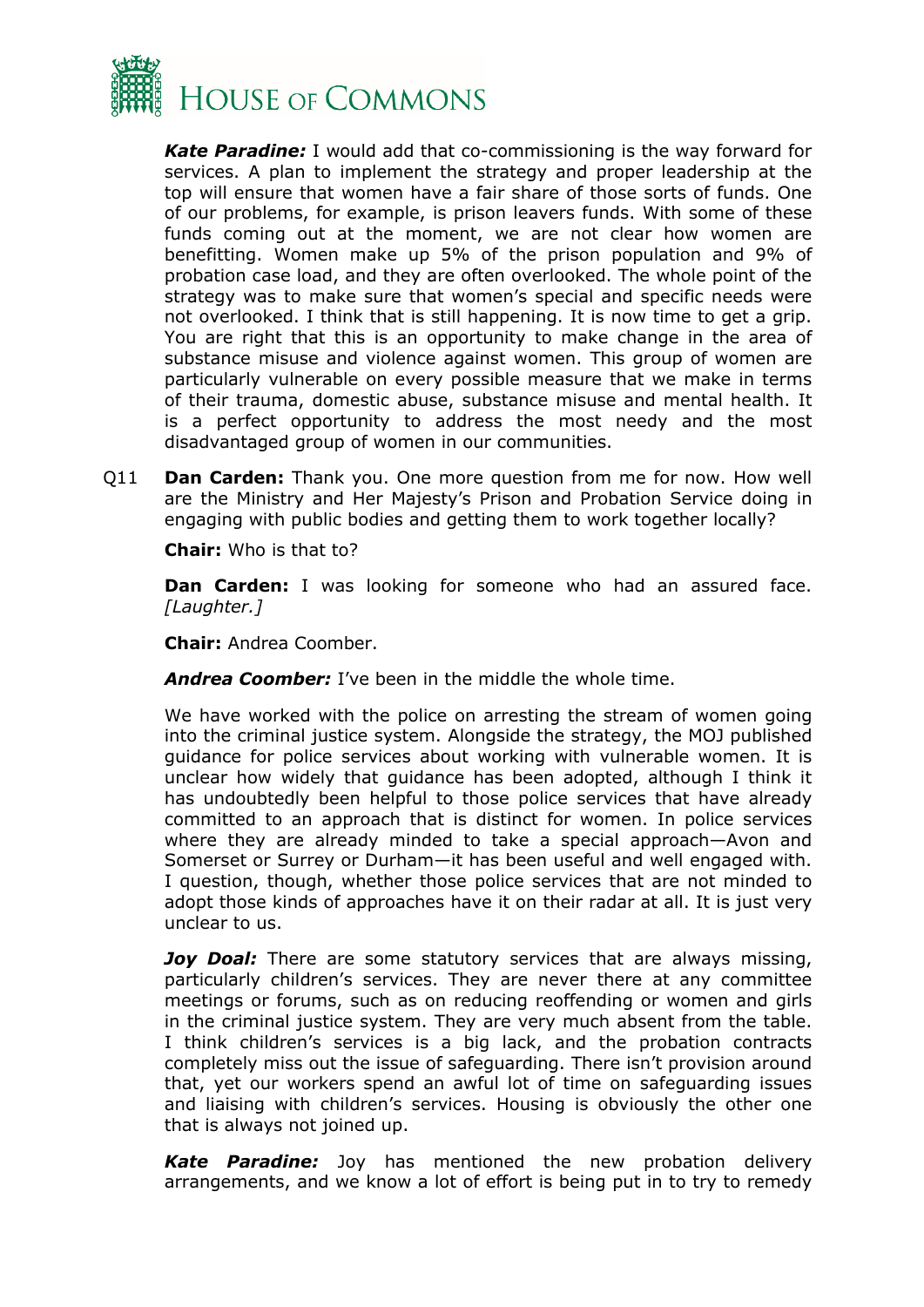

some of the gaps in those provisions, but the design of that new system would have been so much better if the strategy had had an implementation plan attached to it. Things have been missed where they should have been recognised as particular needs for women, particularly around domestic abuse and housing.

In answer to your question, the national concordat was published a year ago. We know it was published late, but we do not know what has been going on locally to engage with local authorities and PCCs, so that in every area everyone is putting their bit in. We agree that this is not the MOJ's problem as such; this is an issue that comes about because of the failure of services throughout the system, and often from childhood.

A third of women in prison grew up in the care system, so we know the MOJ is dealing with the results of that, but it also needs to lead on engaging all those local areas in solving this problem and, actually, in saving money. There has been a cost-benefit analysis done to show that we can save money across the entire system of public spending more or less—health and local authorities—so that is what the MOJ needs to concentrate on now.

**Dan Carden:** Thank you very much; I thought those points were made superbly. I could ask questions on this matter all day, but I will hand back to the Chair for now.

**Chair:** Mr Carden is going to hold back and hold fire until the later witnesses, so they have been duly warned. Kate Osamor MP, over to you.

Q12 **Kate Osamor:** Thank you, Chair. I welcome our pre-panel, which is giving us its expertise on a very important subject. I want to go back slightly and ask questions around the current funding situation for women's centres. I know that many women's centres have been shut down or their funding has made it almost impossible for them to function. I would like to ask Joy first: what is the situation in Birmingham? Perhaps Kate would like to come in afterwards.

Joy Doal: It is difficult. We have been very lucky because we have a philanthropic family who have been supporting us. If we did not have them, we would be really struggling, and it should not be like that. We should not be reliant on somebody in a charitable trust. That shouldn't be the way. I think that a lot of our statutory contracts, such as liaison and diversion, are going out to tender and we haven't heard anything. It is short-term funding, often one or three years, and it is very difficult to plan. It is hard. At the moment, particularly post covid, there is hardly anything to apply for, so yes, it is hard.

Q13 **Kate Osamor:** Joy, before I bring in Kate, can I just to go back on how difficult it is and obviously how fortunate you are because you have a family that can fund the service? How difficult is it to obtain funding?

*Joy Doal:* It is difficult. We work very hard doing it, and we have a fulltime fundraiser who just does that, but the amount of reporting that you have to do is so time-consuming, and the hoops you have to jump through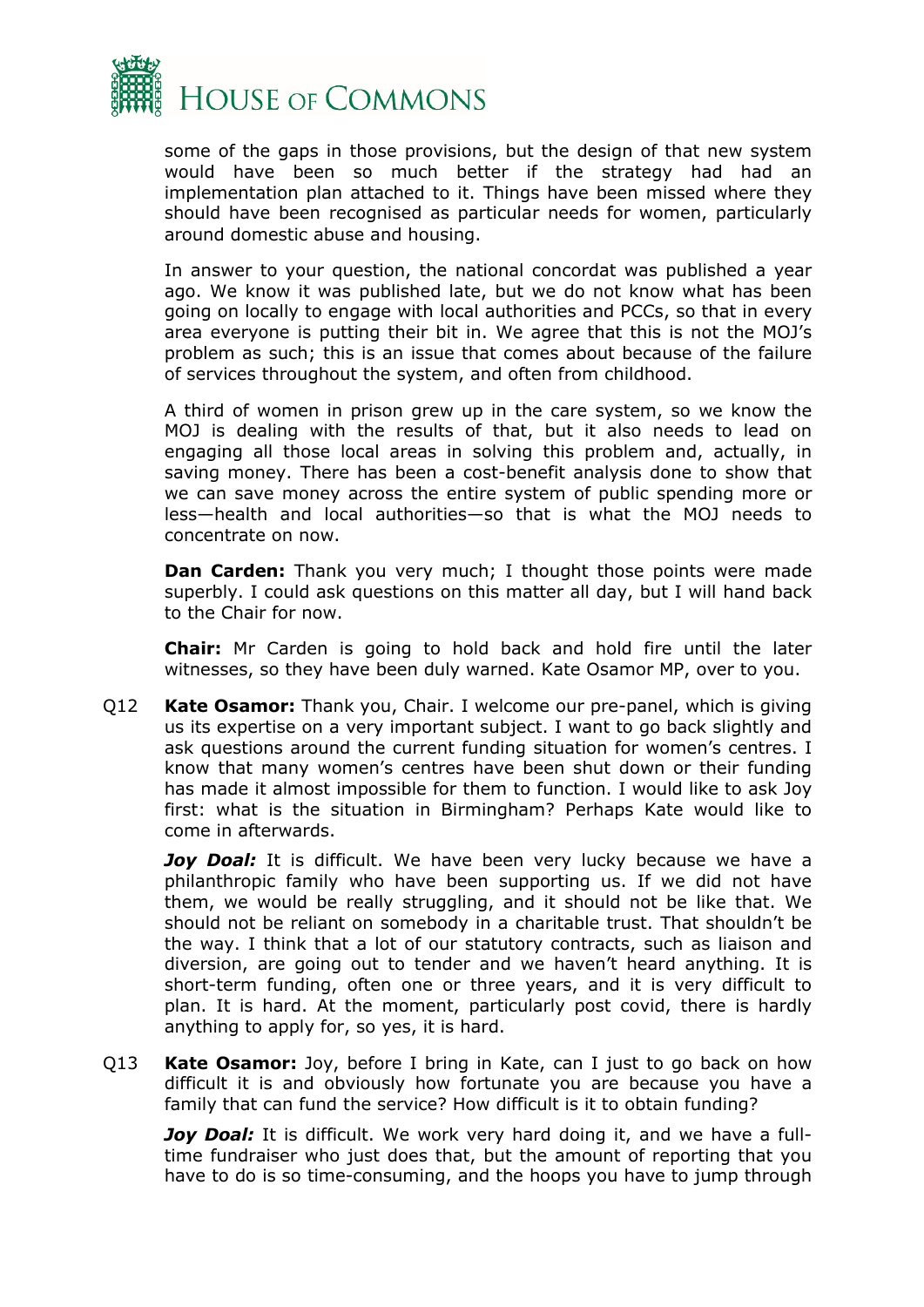

take your resources away from actually doing the work you want to do. They could make commissioning so much easier. All of us in the women's sector hated using the portal for the probation contracts—it was awful but there was one element of it that was quite good, which was that once you have become a provider, you can use that for other contracts. Commissioners could adopt something like that, so that you could be recognised as a good provider and not have to repeat the same thing every time.

**Kate Osamor:** Thank you, Joy, and now to Kate.

*Kate Paradine:* Everything Joy said. In terms of commissioning, it is really dysfunctional for specialist organisations providing for women, for black and minoritised women, and for other people. The specialist charities find it difficult to compete with massive charities, which have whole teams putting in complex, bureaucratic and ridiculous bids for sometimes relatively small amounts of money in the grand scheme of Government. We believe that that should be looked at closely to make sure that charities aren't wasting resources on applying for funds.

There are a lot of issues with the probation contracts. However, there was a good bit of the strategy implementation, which was the small fund that was given, but for core funding—roughly £2 million last year and the year before. We encourage the Committee to look at how that money is spent by charities to shore up other things and bring in money from elsewhere. We believe that the core funding element is absolutely vital.

In summary, for women's centres like ours, it is a constant struggle. That makes it hard for women to know when services will be around—that, in itself, is unsettling—and to retain staff in the current environment. It is difficult all around, and we know it doesn't have to be like this. A proper plan could change things significantly, really quite quickly.

**Kate Osamor:** Thank you so much, Joy and Kate. Andrea, did you want to add anything to that?

*Andrea Coomber:* No, not on women's centres. They're the experts.

Q14 **Kate Osamor:** Okay, thank you—in agreement, basically. I want to move on to one more question. How do you feel the strategy has impacted on women, whether positively or negatively, especially on the topic you spoke about, around vulnerable women who have experienced domestic abuse violence as a young child or as an adult of course—and those who are using substances? How do you feel it has captured those women who need support very quickly and, more importantly, the children who are witnessing that too? I will start with Andrea on this one.

*Andrea Coomber:* I think that the strategy captures their experience and how they should be treated. In terms of how it has affected people on the ground, I think that is very questionable indeed. I think the NAO points to that. It is very hard to see how it has made a difference. We haven't been involved in the advisory board for female offenders; we're not privy to any of the information and we don't understand what outcomes they've had.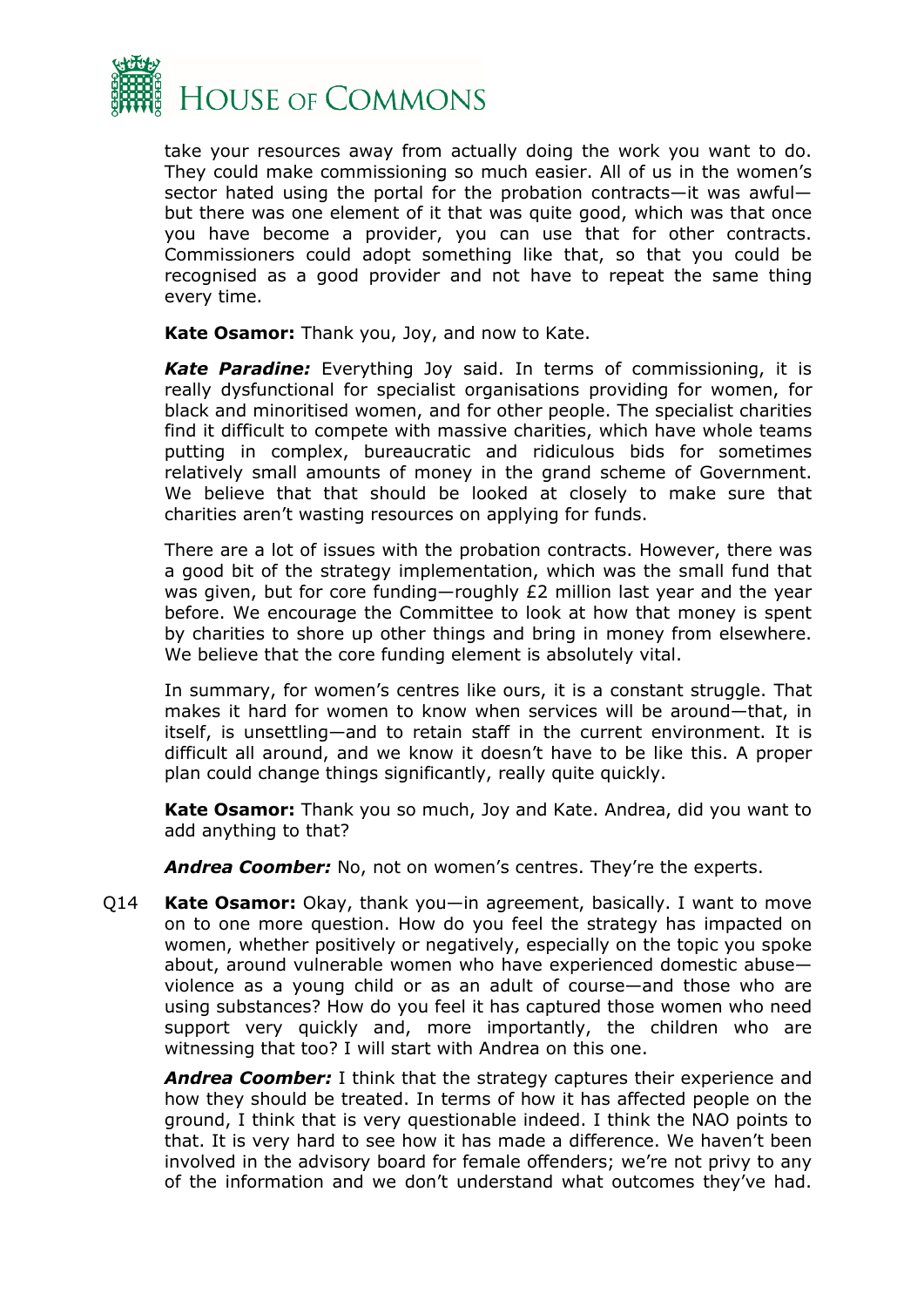

It's all very untransparent. It is very unclear to us what the strategy has achieved, to be perfectly honest.

**Kate Osamor:** Thank you, Andrea. Joy, I see you nodding in agreement there.

*Joy Doal:* It is very difficult to say what the strategy has done. I think what upsets us in the sector is what the strategy could have done. If it had been implemented, it could have done all of those things, but when we're reading in this Report that community centres have dropped by two thirds, and that out-of-court disposals are decreasing—why? Why should they be?

If only the Government had done their own strategy we'd have more women diverted and more not doing short prison sentences but being dealt with in the community, with all the effects that that would have on the children. We could be doing work with those mothers around domestic abuse and protecting their children. We can do all of that in the community, but whipping them off 60 miles away to a prison somewhere isn't solving anything.

Q15 **Kate Osamor:** So, if you had a magic wand, what would you say the priority should be, moving forward, for the strategy to work—a strategy that you fully support, in principle?

*Joy Doal:* The first two: divert more women, and divert more women away from custody into community services. Invest in those two areas. Yes, we like the third one as well—about making custody safer—but if you reduced the population in the prison, you'd probably find that you only needed 200 to 300 places for the women who really need to be in prison. Most of the women in prison don't need to be there. I would say we should invest in the first two points.

**Kate Osamor:** Thank you, Joy. Kate, did you want to add anything?

*Kate Paradine:* Really briefly, the national picture is poor. Obviously, the data from the NAO shows how poor it is, but if you go local, and look at somewhere like Manchester, which has seen a significant reduction in imprisonments, you can see our whole-system approach, that is invested in by local government, police and the Ministry of Justice, focusing attention on this. We can see change. It is really important to focus on that. A couple of days ago, I was with a woman who had been in and out of prison for decades and who is getting in-depth advocacy support from one of our women's centres. She said that it was the longest time she had been out of prison in those decades because of that support.

Those are the sorts of changes that we can see can happen, so I am coming to you with hope, and I think we all are. We believe that this can change. It has been nearly four years now, and a lot of time has been wasted. We can now change this, but the prison building plans have to be stopped, and we have to focus again on the basics of this strategy and see that women's lives can be changed. They can transform their futures if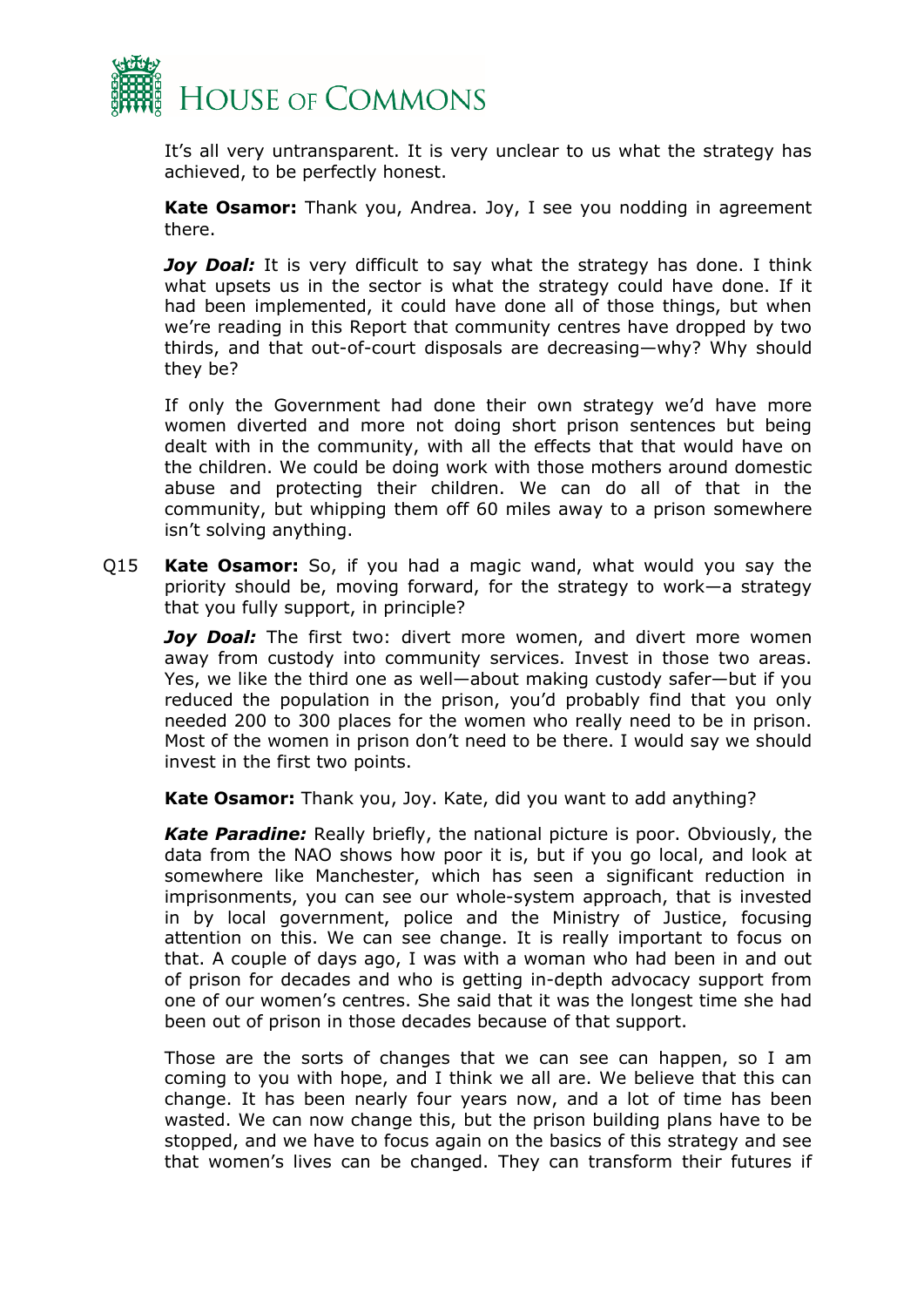

they are given the right support in the community and their problems are not made worse by prison.

**Kate Osamor:** Thank you so much for your very frank and open responses. I really appreciate it.

Q16 **Chair:** I should let our witnesses online know that the permanent secretary entered the room during that conversation. She is very welcome, and if she wants to come to the table she can do so.

I just want to mop up a couple of quick points that you raised. Earlier, Joy Doal mentioned children's services, and Andrea Coomber mentioned that good things are going on in Avon and Somerset. I wonder whether you could each identify where you think there are gaps in public bodies working together to deliver this, because as one of you rightly highlighted, this is not just about the Ministry of Justice delivering on the strategy. I will start with you, Joy, as you have already mentioned children's services. Is there anything else that you want to add?

*Joy Doal:* I just think it needs to be more joined up really. That is all. They need to get around the table.

Q17 **Chair:** You mentioned that, often, children's services are not. Are particular bits of the public-private system just not joining up in terms of the rehabilitation of women or alternatives to custody?

*Joy Doal:* I think that is the problem, partly because we have this fascination with dividing people by need. We are human beings, and there are a multitude of needs within one person. That is the biggest problem; women have to go over there to probation, over there to drugs services, and over there to children's services. It is all not joined up. It needs to be a little more enmeshed. It is about that will to join up. Things like colocation work so well. Years ago, we had a mental health nurse and probation officers co-located with us. The police used to come in once a week and do some domestic violence work with the women. It was there, as was substance misuse, but now it is all separate.

**Chair:** A bit like the Sure Start model, where lots of services are colocated.

### *Joy Doal:* Yes.

**Chair:** Andrea Coomber?

*Andrea Coomber:* There is this problem with the strategy: the Ministry of Justice does not have its hand on the levers for all the things that need to change for the strategy to be implemented. Lots of the factors leading to criminalisation and penalisation require policy change at the Home Office, the Department of Health, and other Departments. We have done a lot of work on the remand for "own protection" of vulnerable people, many of whom are women, but when mental health beds are not available, magistrates decide to remand vulnerable people to custody, so it is not just a matter for the Ministry of Justice; it raises serious questions for the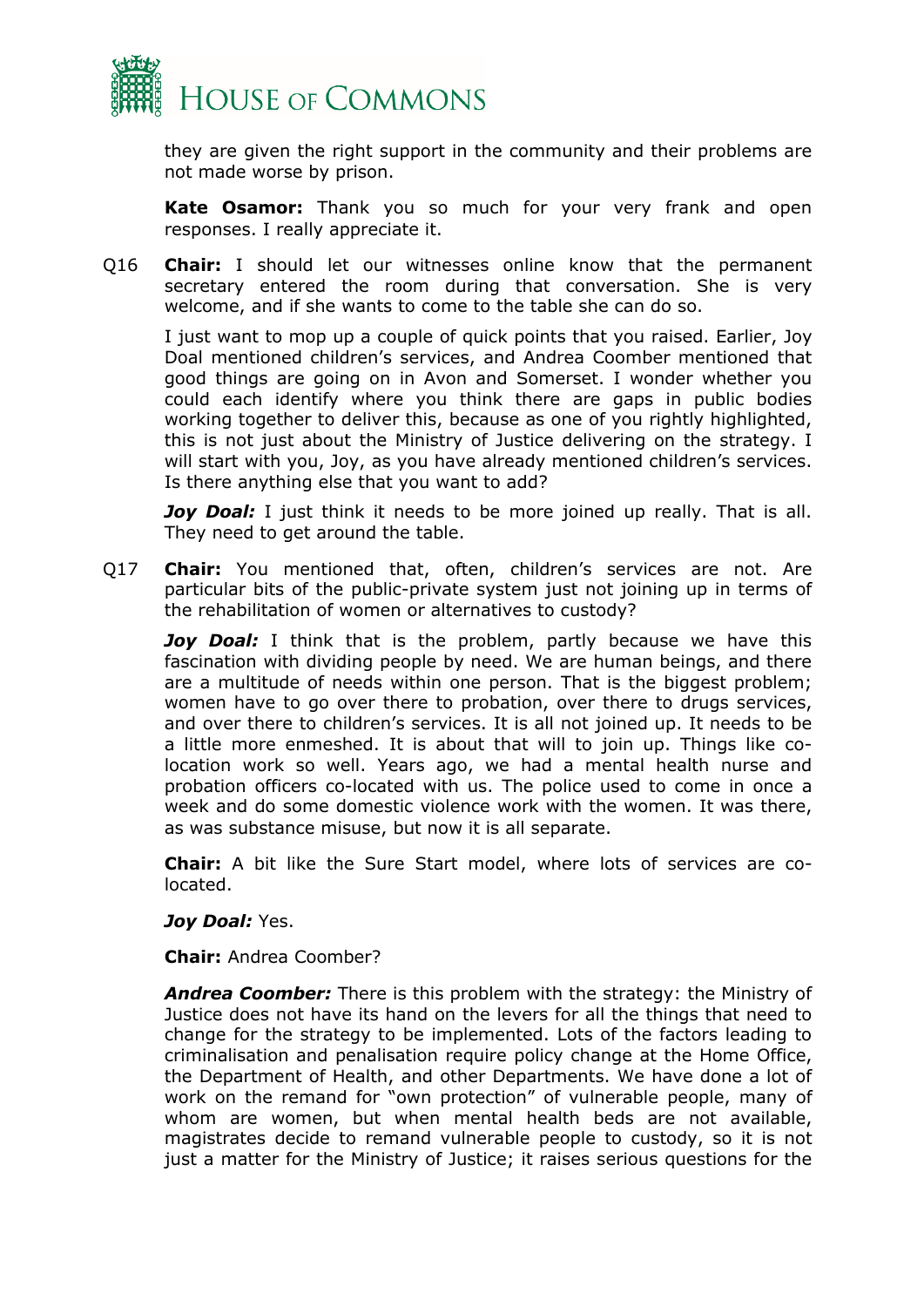

Department of Health. One of our concerns from the outset was that it was ambitious, but was it realistically ambitious?

Q18 **Chair:** That is a big question, which our next witnesses will no doubt pick up. Kate Paradine, which services are not connecting from your perspective in the world that you are working in?

*Kate Paradine:* Thank you so much for that question. I was in Surrey yesterday, at the Surrey women's support centre board meeting. You have the police, health and the local authority sitting around the table working out how they are going to provide this service. It is about the lack of those three partners routinely sat around the table in every area to talk about dealing with this issue, but there should be a fourth party around that table: the MOJ. We believe that match funding is the key way forward to really incentivise local authorities, the police and health to all put their bit into the pot so that this problem can be seen as a cross-Department problem and not a problem of the MOJ. If that £200 million was used as an incentive by the MOJ, this whole world could be transformed, and that would have knock-on effects on all sorts of things that link to this problem, including children's services and the link between children getting caught up in the criminal justice system, as well as adults.

For us it comes back again to the MOJ's leadership, their grip and their real determination to make a difference. There seems to be a sense of powerlessness in the MOJ that they cannot change things. We know what the Government's direction of travel is with prison building, but that does not mean that we cannot make a change in this area, and 20,000 new police officers should not mean any more women coming into the criminal justice system. If it does, that needs to be looked at because we want to know what those police officers are doing if they are bringing more women into prison.

Q19 **Chair:** We have looked at this before as a Committee. Just to be clear, we expect there will be more people going through the courts and into the prison system if more police officers are doing their job and catching people who commit crimes.

Can I pick up on the prison numbers point? Earlier, Joy Doal said she thought 200 to 300 was about the right number of prison places for women. There will always be some serious offenders who will have to serve a custodial sentence because of the nature of the crime. That is just the law and that is not going to change under any Government. Do you have any figures from the Howard League, Andrea Coomber?

*Andrea Coomber:* I don't know if we do. I am three months into the job and not sure if we have figures, but that sounds about right to me. It is a small number of women who need to be taken out of society for society's protection and then rehabilitated and given therapy and support, but the vast majority of women who are in prison simply should not be there.

**Chair:** No, we have got that point, Andrea.

*Andrea Coomber:* Two hundred to 300 women would be plenty.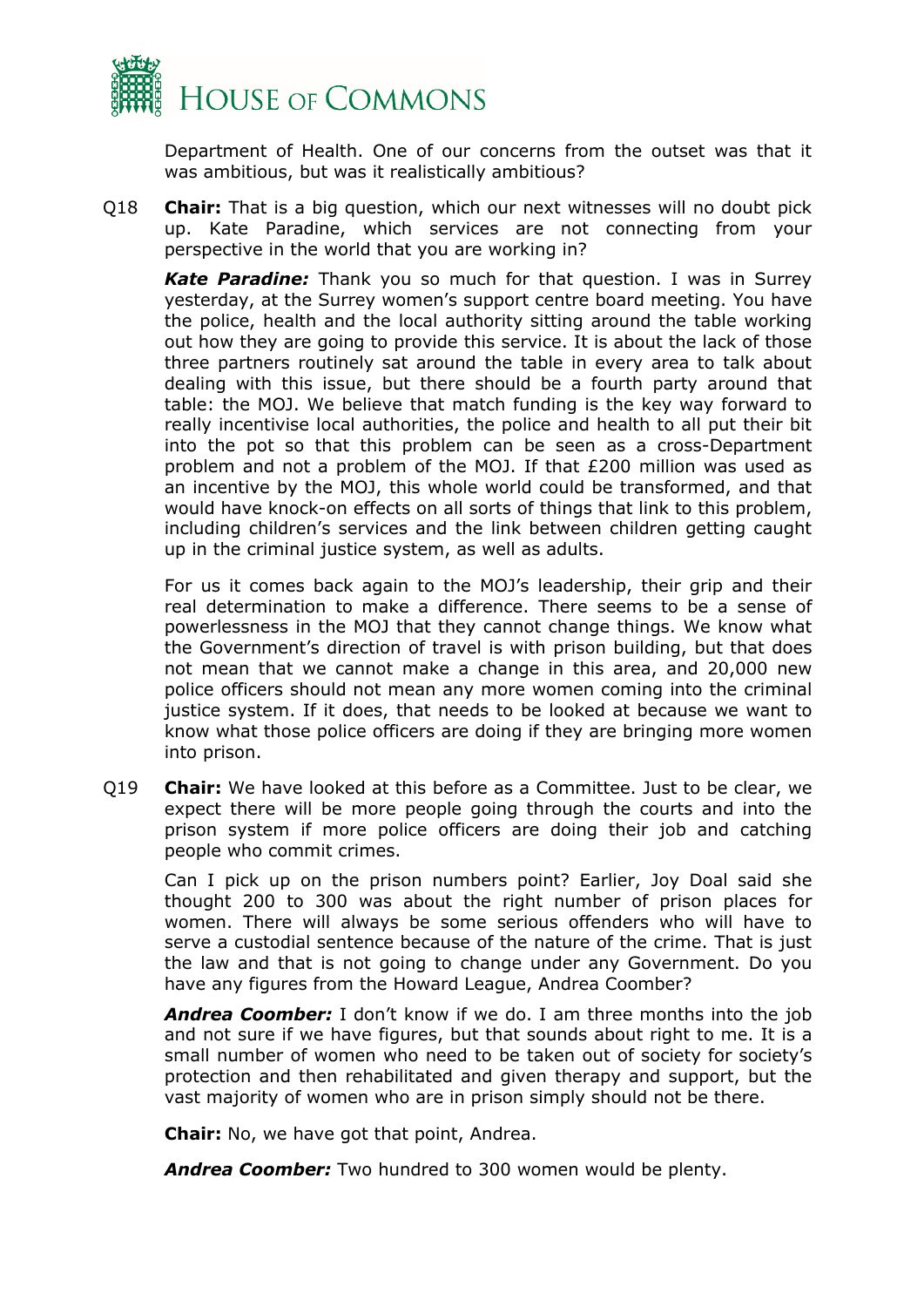

Q20 **Chair:** Yes. That would be enough to cover the need. That is what I am trying to drive at. Also, that would be a cost if prison places are going to be built new. Andrea, do you think that the current women's prison estate is up to scratch? One of the arguments—the Government will no doubt put their own argument—for having new prison places is that there has been some very poor-quality prison provision.

*Andrea Coomber:* Undoubtedly there is poor-quality provision, but if you did not have so many people in prison there would be, within the prison estate as we currently have it, more than enough room for quality provision for 200 or 300 people. The thing that concerns us with the new 500 spaces is that we are not hearing about decommissioning of other—

**Chair:** Okay. I just wanted to tease that out. Kate Paradine, anything to add on that?

*Kate Paradine:* Just that we don't know where these are being built and why, and what the plan is for decommissioning. The overwhelming problem for the women's prison estate is the number of women who do not need to be in prison and having to receive services. If it takes two babies to die and two reports from the prisons ombudsman and still we are not looking at what is going wrong in a system where prisons are completely unsafe and self-harm is rocketing, what will it take to have a serious look at this serious public health crisis in women's prisons?

Q21 **Chair:** I am sure we will tease out with our witnesses the challenge, which we looked at as a Committee, of dealing with a small cohort of prisoners and of providing services for them.

We covered data earlier, and we will cover that with the Department. On best practice, you said that there was good stuff going on in Avon and Somerset. Could you each give an example of best practice? Joy, I guess you are rather tied down to Birmingham, but perhaps you could tell us the bits of work that you think the Department ought to look at to see if it could replicate that elsewhere?

*Andrea Coomber:* Avon and Somerset police are working with the Nelson Trust, the local police and crime commissioner, local services and the women's centre in Bridgwater to provide real alternatives for women to stop offending, and to intervene so that women do not enter the criminal justice gateway. That is exactly what we need to be happening.

Q22 **Chair:** What's the magic ingredient? They are bodies working together, but what makes it work?

*Andrea Coomber:* They are bodies working together with a common mission to keep women out of the system.

Q23 **Chair:** Who has been the driver of that in Avon and Somerset?

*Andrea Coomber:* The strategy has been helpful to bring them together, but it has been a mix of the women's centres, a committed police and crime commissioner and the police leading it.

Q24 **Chair:** Joy Doal, do you have anything to add on best practice?